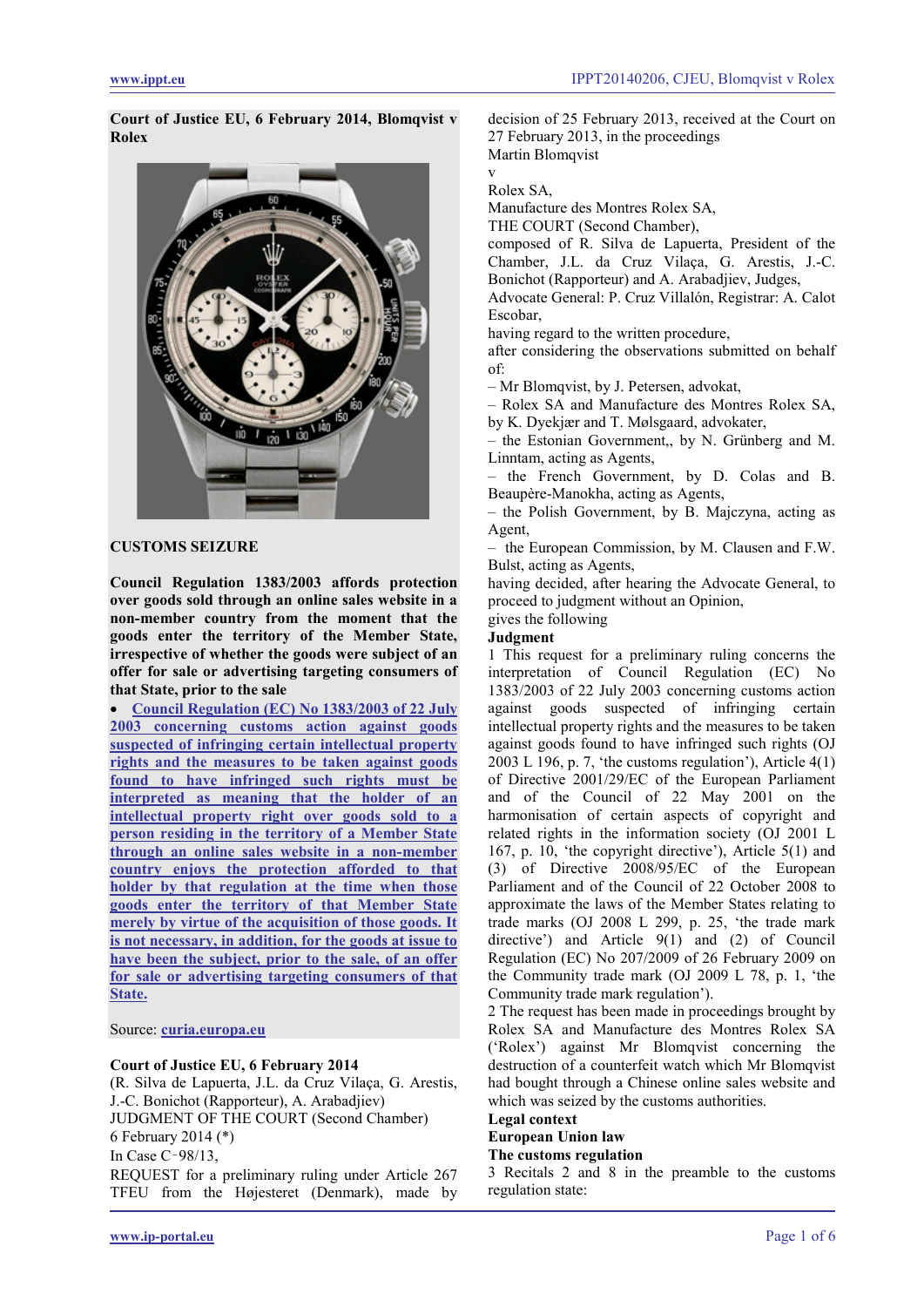*'(2) The marketing of counterfeit and pirated goods, and indeed all goods infringing intellectual property*   $rights$ , does considerable damage to law-abiding *manufacturers and traders and to right-holders, as well as deceiving and in some cases endangering the health and safety of consumers. Such goods should, in so far as is possible, be kept off the market and measures adopted to deal effectively with this unlawful activity without impeding the freedom of legitimate trade. This objective is consistent with efforts under way at international level.* 

*[…]*

*(8) Proceedings initiated to determine whether an intellectual property right has been infringed under national law will be conducted with reference to the criteria used to establish whether goods produced in that Member State infringe intellectual property rights. This Regulation does not affect the Member States' provisions on the competence of the courts or judicial procedures.'*

4 Article 1 of the regulation provides:

*'1.This Regulation sets out the conditions for action by the customs authorities when goods are suspected of infringing an intellectual property right in the following situations:* 

*[…]*

*(b) when they are found during checks on goods entering or leaving the Community customs territory in accordance with Articles 37 and 183 of [Council Regulation (EEC) No 2913/92 of 12 October 1992 establishing the Community Customs Code (OJ 1992 L 302, p. 1)], […] .*

*2. This Regulation also fixes the measures to be taken by the competent authorities when the goods referred to in paragraph 1 are found to infringe intellectual property rights.'*

5 Article 2(1)(a) and (b) of that regulation is worded as follows:

*'For the purposes of this Regulation, "goods infringing an intellectual property right" means:* 

*(a) "counterfeit goods", namely:* 

*(i) goods, including packaging, bearing without authorisation a trade mark identical to the trade mark validly registered in respect of the same type of goods, or which cannot be distinguished in its essential aspects from such a trade mark, and which thereby*  infringes the trade mark holder's rights under *Community law, as provided for by [Council Regulation (EC) No 40/94 of 20 December 1993 on the Community trade mark (OJ 1994 L 11, p. 1)] or the law of the Member State in which the application for action by the customs authorities is made;* 

*[…]*

*(b) "pirated goods", namely goods which are or contain copies made without the consent of the holder of a copyright or related right or design right, regardless of whether it is registered in national law, or of a person authorised by the right-holder in the country of production in cases where the making of those copies would constitute an infringement of that right under [Council Regulation (EC) No 6/2002 of 12* 

*December 2001 on Community designs (OJ 2001 L 3, p. 1)] or the law of the Member State in which the application for customs action is made '.*

6 Article 9(1) of the regulation provides:

*'1. Where a customs office … is satisfied … that goods in one of the situations referred to in Article 1(1) are suspected of infringing an intellectual property right […], it shall suspend release of the goods or detain them'.*

7 According to the first paragraph of Article 10 of that regulation:

*'The law in force in the Member State within the territory of which the goods are placed in one of the situations referred to in Article 1(1) shall apply when deciding whether an intellectual property right has been infringed under national law.'*

8 According to Article 17(1) of that regulation:

*'Without prejudice to the other legal remedies open to the right-holder, Member States shall adopt the measures necessary to allow the competent authorities: (a) in accordance with the relevant provisions of national law, to destroy goods found to infringe an intellectual property right or dispose of them outside commercial channels in such a way as to preclude injury to the right-holder, without compensation of any sort and, unless otherwise specified in national legislation, at no cost to the exchequer;* 

*[…]'*

### **The copyright directive**

9 Article 4(1) of the copyright directive is worded as follows:

*'Member States shall provide for authors, in respect of the original of their works or of copies thereof, the exclusive right to authorise or prohibit any form of distribution to the public by sale or otherwise.'*

#### **The trade mark directive**

10 Article 5(1), and (3) of the trade mark directive provides:

*'1. The registered trade mark shall confer on the proprietor exclusive rights therein. The proprietor shall be entitled to prevent all third parties not having his/her consent from using in the course of trade:* 

*(a) any sign which is identical with the trade mark […];*

*[…]*

*3. The following, inter alia, may be prohibited under paragraphs 1 and 2:* 

*[…]*

*(b) offering the goods, or putting them on the market or stocking them for these purposes under that sign, or offering or supplying services thereunder;* 

*(c) importing or exporting the goods under the sign; […]'*

## **The Community trade mark regulation**

11 Article 9(1) and (2) of the Community trade mark regulation provides that:

*'1. A Community trade mark shall confer on the proprietor exclusive rights therein. The proprietor shall be entitled to prevent all third parties not having his/her consent from using in the course of trade:*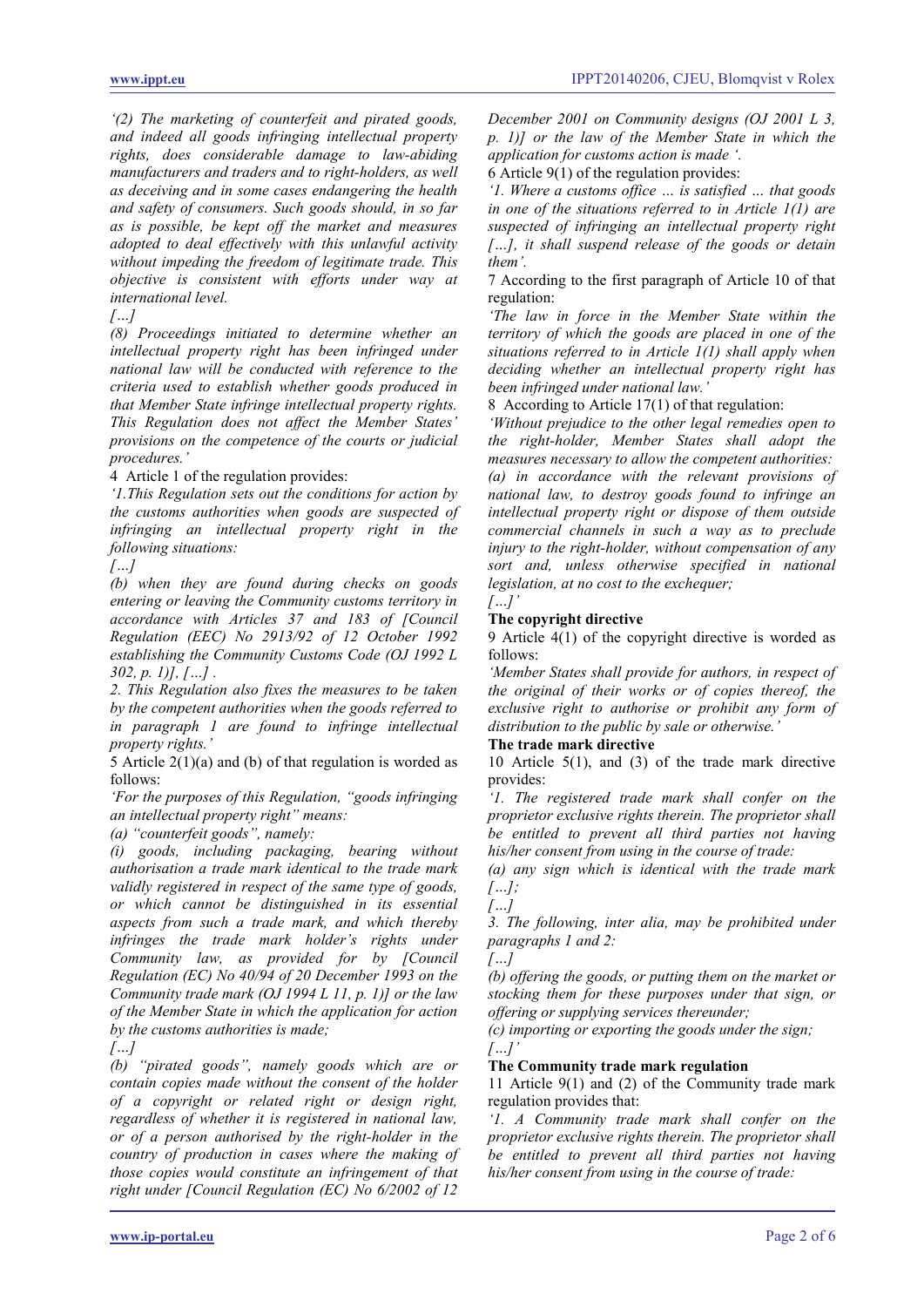*(a) any sign which is identical with the Community trade mark[…];*

### *[…]*

*2. The following, inter alia, may be prohibited under paragraph 1:*

*[…]*

*(b) offering the goods, or putting them on the market or stocking them for these purposes under that sign, or offering or supplying services thereunder;* 

*(c) importing or exporting the goods under the sign; […]'*

## **Danish law**

12 Under Paragraph 2(1) and (3) of the Ophavsretsloven (Law on copyright): in the version resulting from Consolidated Law (Lovbekendtgørelse) No 202 of 27 February 2010, which implemented the copyright directive:

*'1. Subject to the limitations laid down in this law, copyright shall entail the exclusive right to dispose of the work by reproducing it and by making it accessible to the public, whether in the original or modified form, in translation, in adaptation into another literary or artistic form or into other technology.* 

*[…]*

*3. The work is made available to the public if*

*(1) copies of the work are offered for sale, rental or lending or distribution to the public in some other manner;* 

*(2) copies are exhibited in public; or* 

*(3) the work is performed in public.'*

13 Under Paragraph 4(1) and (3) of the Varemærkeloven (Law on trade marks) in the version resulting from Consolidated Law (Lovbekendtgørelse) No 109 of 24 January 2012, which implemented the trade mark directive:

*'1. The proprietor of a trade mark right shall be entitled to prohibit other persons not having his consent from using in the course of trade any sign if:* 

*(1) the sign is identical with the trade mark, and the goods or services for which the sign is used are of the same kind as the goods or services in respect of which the trade mark is protected, or* 

*(2) the sign is identical with, or similar to, the trade mark, and the goods or services are identical with, or similar to, those covered by the trade mark, if there is a likelihood of confusion, including the likelihood of association with the trade mark.* 

*[…]*

*3. Use in the course of trade means in particular:* 

*(1) affixing the sign to the goods or to the packaging thereof;* 

*(2) offering the goods, putting them on the market or stocking them for these purposes under that sign, or offering or supplying services thereunder;* 

*(3) importing or exporting the goods under the sign;* 

*(4) using the sign on business papers and in advertising.'*

14 According to Paragraph 5 of Consolidated Law No 1047 of 20 October 2005 on the application of the Council Regulation concerning goods suspected of infringing certain intellectual property rights and the

measures to be taken against goods found to have infringed such rights (Lovbekendtgørelse nr. 1047 af 20. oktober 2005 om anvendelse af Det Europæiske Fællesskabs forordning om toldmyndighedernes indgriben over for varer, der mistænkes for at krænke visse intellektuelle ejendomsrettigheder, og om de foranstaltninger, som skal træffes over for varer, der krænker sådanne rettigheder):

*'In the course of proceedings initiated pursuant to Article 9 of the Regulation, the recipient of the goods may ask the court to determine whether the conditions for suspension of the release of the goods under Article 9 of the Regulation are met. The court may order that the goods be released.*

*2. The recipient of the goods may not refer the decision of the Customs and Tax Administration on suspension of the release of the goods to a higher administrative authority'.*

15 Paragraph 4 of Decree No 12 of 9 January 2006 implementing the Council Regulation concerning goods suspected of infringing certain intellectual property rights and the measures to be taken against goods found to have infringed such rights (Bekendtgørelse nr. 12 af 9. januar 2006 om anvendelse af Det Europæiske Fællesskabs forordning om toldmyndighedernes indgriben over for varer, der mistænkes for at krænke visse intellektuelle ejendomsrettigheder, og om de foranstaltninger, som skal træffes over for varer, der krænker sådanne rettigheder) provides:

*'1. Goods found to infringe an intellectual property right which is covered by the definition in Article 2(1) of the Regulation shall be forfeited to the Exchequer and destroyed. Destruction shall be carried out under the conditions set out in Article 17(1)(a) of the Regulation.* 

*2. No compensation shall be paid for the destruction of goods pursuant to subparagraph 1.'*

#### **The dispute in the main proceedings and the questions referred for a preliminary ruling**

16 In January 2010, Mr Blomqvist, a resident of Denmark, ordered a watch described as a Rolex from a Chinese on-line shop. The order was placed and paid for through the English website of the seller. The seller sent the watch from Hong Kong by post.

17 The parcel was inspected by the customs authorities on arrival in Denmark. They suspended the customs clearance of the watch, suspecting that it was a counterfeit version of the original Rolex watch and that there had been a breach of copyright over the model concerned. They informed Rolex and Mr Blomqvist of this on 18 March 2010.

18 In accordance with the procedure laid down by the customs regulation, Rolex then requested the continued suspension of customs clearance, having established that the watch was in fact counterfeit, and asked Mr Blomqvist to consent to the destruction of the watch by the customs authorities.

19 Mr Blomqvist refused to consent to the destruction of the watch, contending that he had purchased it legally.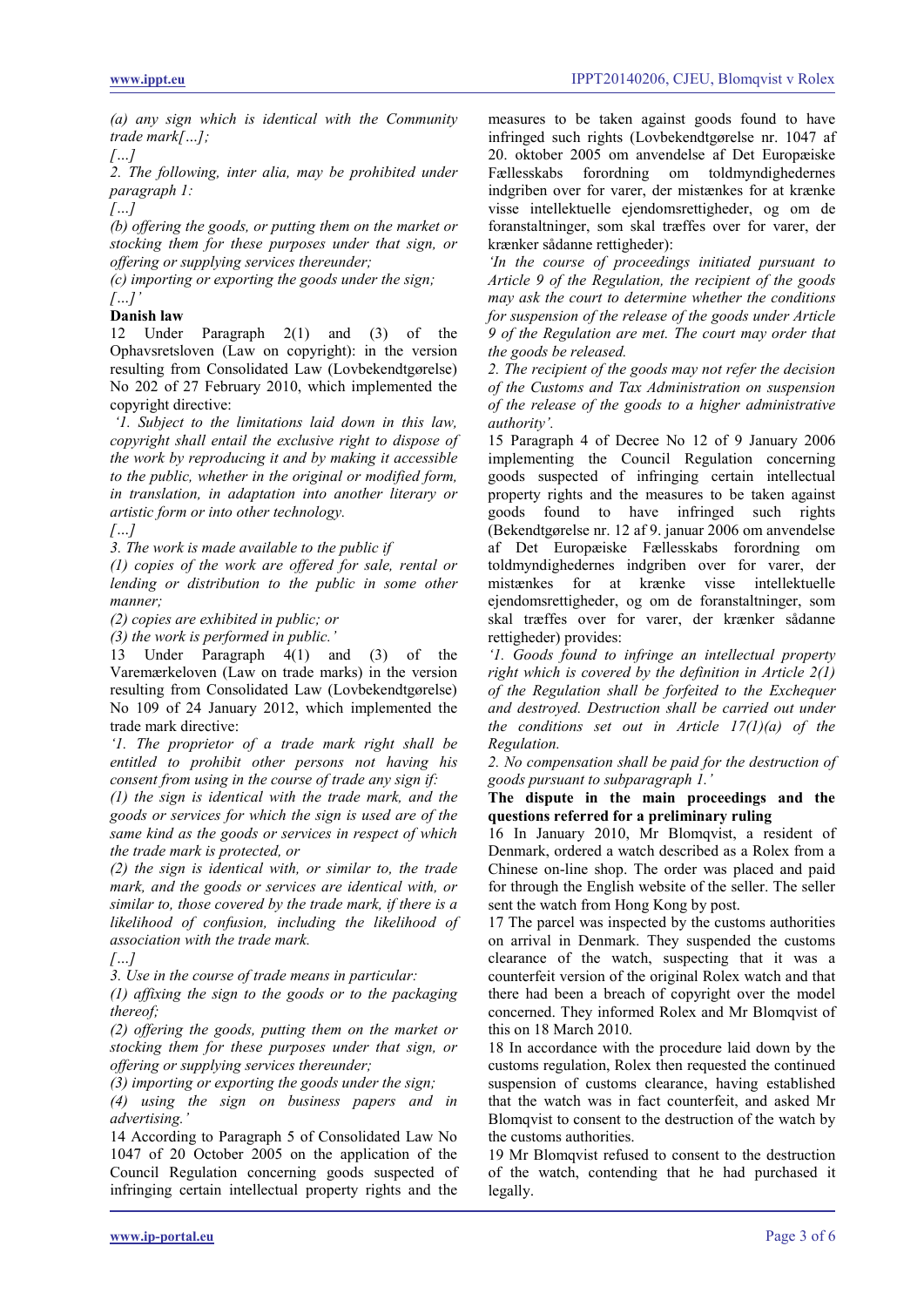20 Rolex then brought an action before the Sø- og Handelsretten (Maritime and Commercial Court) seeking an order that Mr Blomqvist allow the suspension of release and the destruction of the watch without compensation. That court granted Rolex's claim.

21 Mr Blomqvist brought an appeal before the Højesteret (Supreme Court). That court raised the question whether, in a situation such as that in the present case, an intellectual property right had actually been infringed, as required for the implementation of the customs regulation, given that, for that regulation to apply, first, there must be a breach of copyright or of a trade mark right which is protected in Denmark and, second, the alleged breach must take place in the same Member State. Since it is established that Mr Blomqvist bought his watch for personal use and did not breach Danish law on copyright and trade marks, the question arises, for the referring court, whether the seller infringed copyright or trade mark law in Denmark. Consequently, and in the light of the caselaw of the Court of Justice (**Case C**‑**[324/09 L'Oréal](http://ippt.eu/files/2011/IPPT20110712_ECJ_L-Oreal_v_Ebay.pdf)  [and Others \[2011\] ECR I](http://ippt.eu/files/2011/IPPT20110712_ECJ_L-Oreal_v_Ebay.pdf)**‑**6011**; **[Joined Cases C](http://ippt.eu/files/2011/IPPT20111201_ECJ_Philips_v_Nokia.pdf)**‑ **446/09 and C**‑**[495/09 Philips \[2011\] ECR I-0000](http://ippt.eu/files/2011/IPPT20111201_ECJ_Philips_v_Nokia.pdf)**, and **Case C**‑**[5/11 Donner \[2012\] ECR](http://ippt.eu/files/2012/IPPT20120621_ECJ_Donner.pdf)**), the Højesteret raises the question whether, in the present case, there is any distribution to the public, within the meaning of the copyright directive, and any use in the course of trade, within the meaning of the trade mark directive and the trade mark regulation.

22 In those circumstances, the Højesteret decided to stay the proceedings and to refer the following questions to the Court of Justice for a preliminary ruling:

*'1. Is Article 4(1) of Directive 2001/29/EC of the European Parliament and of the Council of 22 May 2001 on the harmonisation of certain aspects of copyright and related rights in the information society to be interpreted in such a way that it must be viewed as constituting "distribution to the public" in a Member State of copyright-protected goods if an undertaking enters into an agreement via a website in a third country for the sale and dispatch of the goods to a private purchaser with an address known to the vendor in the Member State where the goods are protected by copyright, receives payment for the goods and effects dispatch to the purchaser at the agreed address, or is it also a condition in that situation that the goods must have been the subject, prior to the sale, of an offer for sale or an advertisement targeted at, or shown on a website intended for, consumers in the Member State where the goods are delivered?* 

*2. Is Article 5(1) and (3) of Directive 2008/95/EC of the European Parliament and of the Council of 22 October 2008 to approximate the laws of the Member States relating to trade marks to be interpreted in such a way that it must be viewed as constituting "[use] in the course of trade" of a trade mark in a Member State if an undertaking enters into an agreement via a website in a third country for the sale and dispatch of goods bearing the trade mark to a private purchaser with an* 

*address known to the vendor in the Member State where the trade mark is registered, receives payment for the goods and effects dispatch to the purchaser at the agreed address, or is it also a condition in that situation that the goods must have been the subject, prior to the sale, of an offer for sale or an advertisement targeted at, or shown on a website intended for, consumers in the State in question?*

*3. Is Article 9(1) and (2) of Council Regulation No 207/2009 of 26 February 2009 on the Community trade mark to be interpreted in such a way that it must be viewed as constituting "[use] in the course of trade" of a trade mark in a Member State if an undertaking enters into an agreement via a website in a third country for the sale and dispatch of goods bearing the Community trade mark to a private purchaser with an address known to the vendor in a Member State, receives payment for the goods and effects dispatch to the purchaser at the agreed address, or is it also a condition in that situation that the goods must have been the subject, prior to the sale, of an offer for sale or an advertisement targeted at, or shown on a website intended for, consumers in the State in question?*

*4. Is Article 2(1)(b) of Council Regulation No 1383/2003 of 22 July 2003 concerning customs action against goods suspected of infringing certain intellectual property rights and the measures to be taken against goods found to have infringed such rights to be interpreted in such a way that it is a condition for the application in a Member State of the provisions on the prevention of release for free circulation and the destruction of "pirated goods" that "distribution to the public" must have occurred in the Member State under the same criteria as indicated in the answer to question 1?*

*5. Is Article 2(1)(a) of Council Regulation No 1383/2003 of 22 July 2003 concerning customs action against goods suspected of infringing certain intellectual property rights and the measures to be taken against goods found to have infringed such rights to be interpreted in such a way that it is a condition for the application in a Member State of the provisions on the prevention of release for free circulation and the destruction of "counterfeit goods" that "[use] in the course of trade" must have occurred in the Member State under the same criteria as indicated in the answers to questions 2 and 3?'*

### **The questions referred for a preliminary ruling**

23 As a preliminary point it must be observed that, by its questions, the referring court seeks clarification of the term 'distribution to the public' within the meaning of Article 4(1) of the copyright directive and of the term '[use] in the course of trade' within the meaning of Article 5(1) and (3) of the trade mark directive and Article 9(1) and (2) of the Community trade mark regulation, in order to assess, in the main proceedings, whether there was any infringement of an intellectual property right.

24 According to the definition of the terms 'counterfeit goods' and 'pirated goods' in Article 1(2) of Regulation No 3295/94 and Article 2(1) of Regulation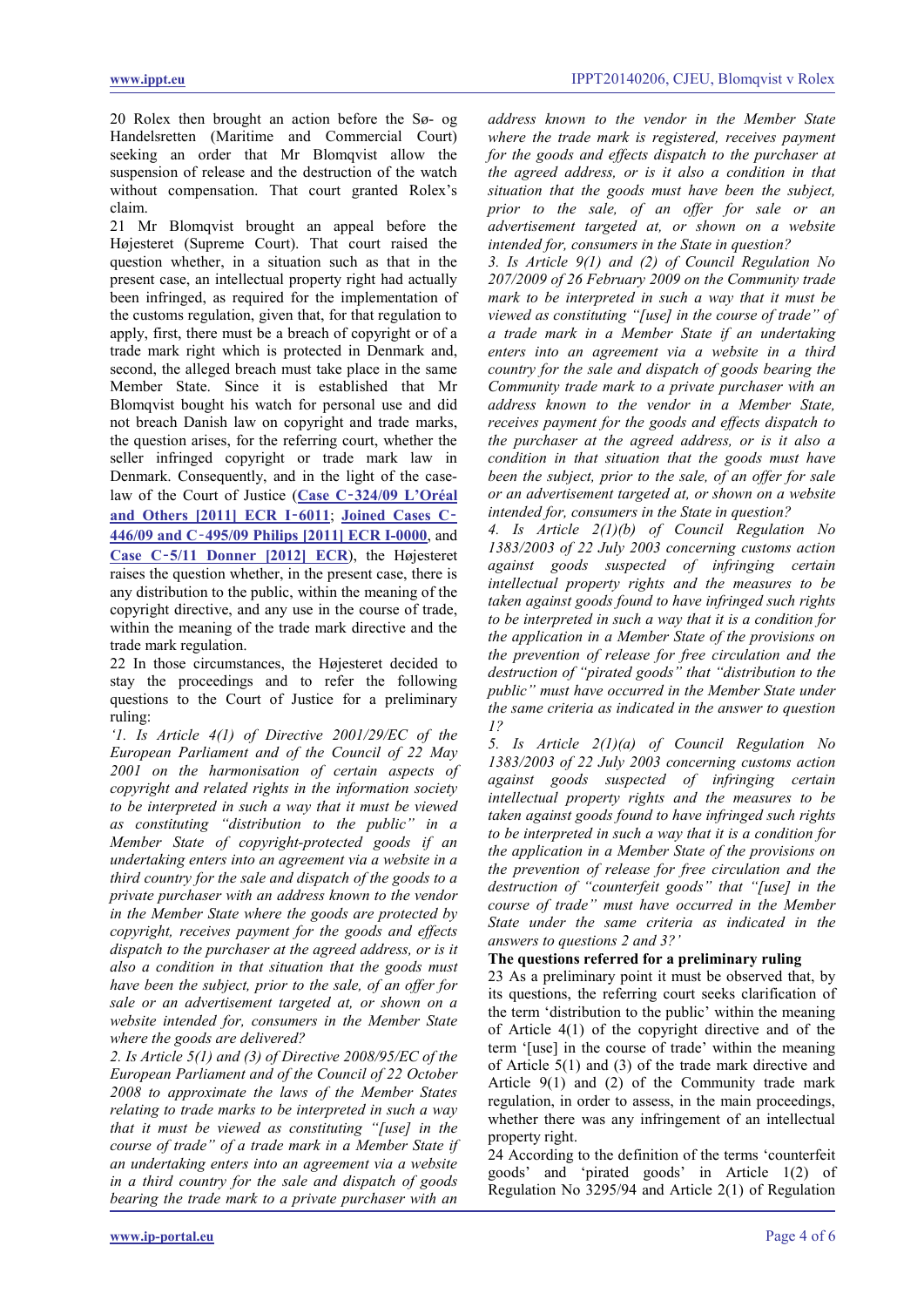No 1383/2003, they cover infringements of a trade mark, copyright, a related right or a design which applies pursuant to European Union legislation or pursuant to the domestic law of the Member State in which the application for action by the customs authorities is made. It follows that only infringements of intellectual property rights as conferred by European Union law and the national law of the Member States are covered (**[Philips, paragraph 50](http://ippt.eu/files/2011/IPPT20111201_ECJ_Philips_v_Nokia.pdf)**).

25 The customs regulation introduces no new criterion for the purposes of ascertaining the existence of an infringement of intellectual property rights (see, to that effect, **Case C**‑**[281/05 Montex Holdings \[2006\] ECR](http://ippt.eu/files/2006/IPPT20061109_ECJ_Montex_v_Diesel.pdf)  I**‑**[10881](http://ippt.eu/files/2006/IPPT20061109_ECJ_Montex_v_Diesel.pdf)**, paragraph 40). Such an infringement can, therefore, be relied on to justify action by the customs authorities under that regulation only if the sale of the goods concerned is liable to affect the rights conferred under the conditions laid down by the copyright directive, the trade mark directive and the Community trade mark regulation.

26 In those circumstances the questions referred must be understood as meaning that the referring court seeks to know whether it follows from the customs regulation that, in order for the holder of an intellectual property right over goods sold to a person residing in the territory of a Member State through an online sales website in a non-member country to enjoy the protection afforded to that holder by that regulation at the time when those goods enter the territory of that Member State, that sale must be considered, in that Member State, as a form of distribution to the public or as constituting use in the course of trade. The referring court also raises the question whether, prior to the sale, the goods must have been the subject of an offer for sale or advertising targeting consumers in the same State.

27 In that regard, it must be borne in mind, first, that the proprietor of a trade mark is entitled to prohibit a third party from using, without the proprietor's consent, a sign identical with that trade mark when that use is in the course of trade, is in relation to goods or services which are identical with, or similar to, those for which that trade mark is registered, and affects, or is liable to affect, the functions of the trade mark (**[Joined Cases C](http://ippt.eu/files/2010/IPPT20100323_ECJ_Google_adwords.pdf)** ‑**236/08 to C**‑**[238/08 Google France and Google](http://ippt.eu/files/2010/IPPT20100323_ECJ_Google_adwords.pdf)**  [\[2010\] ECR I](http://ippt.eu/files/2010/IPPT20100323_ECJ_Google_adwords.pdf)-2417, paragraph 49 and the case-law cited).

28 Second, under the copyright directive, an exclusive right is conferred on authors to authorise or prohibit any form of distribution to the public by sale or otherwise of the original of their works or copies thereof. Distribution to the public is characterised by a series of acts going, at the very least, from the conclusion of a contract of sale to the performance thereof by delivery to a member of the public. A trader in such circumstances bears responsibility for any act carried out by him or on his behalf giving rise to a 'distribution to the public' in a Member State where the goods distributed are protected by copyright (see, to that effect, **[Donner](http://ippt.eu/files/2012/IPPT20120621_ECJ_Donner.pdf)**, paragraphs 26 and 27).

29 Accordingly, European Union law requires that the sale be considered, in the territory of a Member State, to be a form of distribution to the public within the meaning of the copyright directive, or use in the course of trade within the meaning of the trade mark directive and the Community trade mark regulation. Such distribution to the public must be considered proven where a contract of sale and dispatch has been concluded.

30 It is not disputed that, in the case in the main proceedings, Rolex is the holder in Denmark of the copyright and trade mark right which it claims and that the watch at issue in that case constitutes counterfeit goods and pirated goods within the meaning of Article  $2(1)(a)$  and (b) of the customs regulation. Nor is it disputed that Rolex would have been entitled to claim an infringement of its rights if those goods had been offered for sale by a trader established in that Member State, since, on the occasion of such a sale, made for commercial purposes, use would have been made, on distribution to the public, of its rights in the course of trade. It therefore remains to be ascertained, in order to reply to the questions referred, whether a holder of intellectual property rights, such as Rolex, may claim the same protection for its rights where, as in the case in the main proceedings, the goods at issue were sold from an online sales website in a non-member country on whose territory that protection is not applicable.

31 Admittedly, the mere fact that a website is accessible from the territory covered by the trade mark is not a sufficient basis for concluding that the offers for sale displayed there are targeted at consumers in that territory (**[L'Oréal and Others](http://ippt.eu/files/2011/IPPT20110712_ECJ_L-Oreal_v_Ebay.pdf)**, paragraph 64).

32 However, the Court has held that the rights thus protected may be infringed where, even before their arrival in the territory covered by that protection, goods coming from non-member States are the subject of a commercial act directed at consumers in that territory, such as a sale, offer for sale or advertising (see, to that effect, **[Philips](http://ippt.eu/files/2011/IPPT20111201_ECJ_Philips_v_Nokia.pdf)**, paragraph 57 and the case-law cited).

33 Thus, goods coming from a non-member State which are imitations of goods protected in the European Union by a trade mark right or copies of goods protected in the European Union by copyright, a related right or a design can be classified as 'counterfeit goods' or 'pirated goods' where it is proven that they are intended to be put on sale in the European Union, such proof being provided, inter alia, where it turns out that the goods have been sold to a customer in the European Union or offered for sale or advertised to consumers in the European Union (see, to that effect, **[Philips](http://ippt.eu/files/2011/IPPT20111201_ECJ_Philips_v_Nokia.pdf)**, paragraph 78).

34 It is common ground that, in the case in the main proceedings, the goods at issue were the subject of a sale to a customer in the European Union, such a situation not being therefore in any event comparable to that of goods on offer in an 'online marketplace', nor that of goods brought into the customs territory of the European Union under a suspensive procedure. Consequently, the mere fact that the sale was made from an online sales website in a non-member country